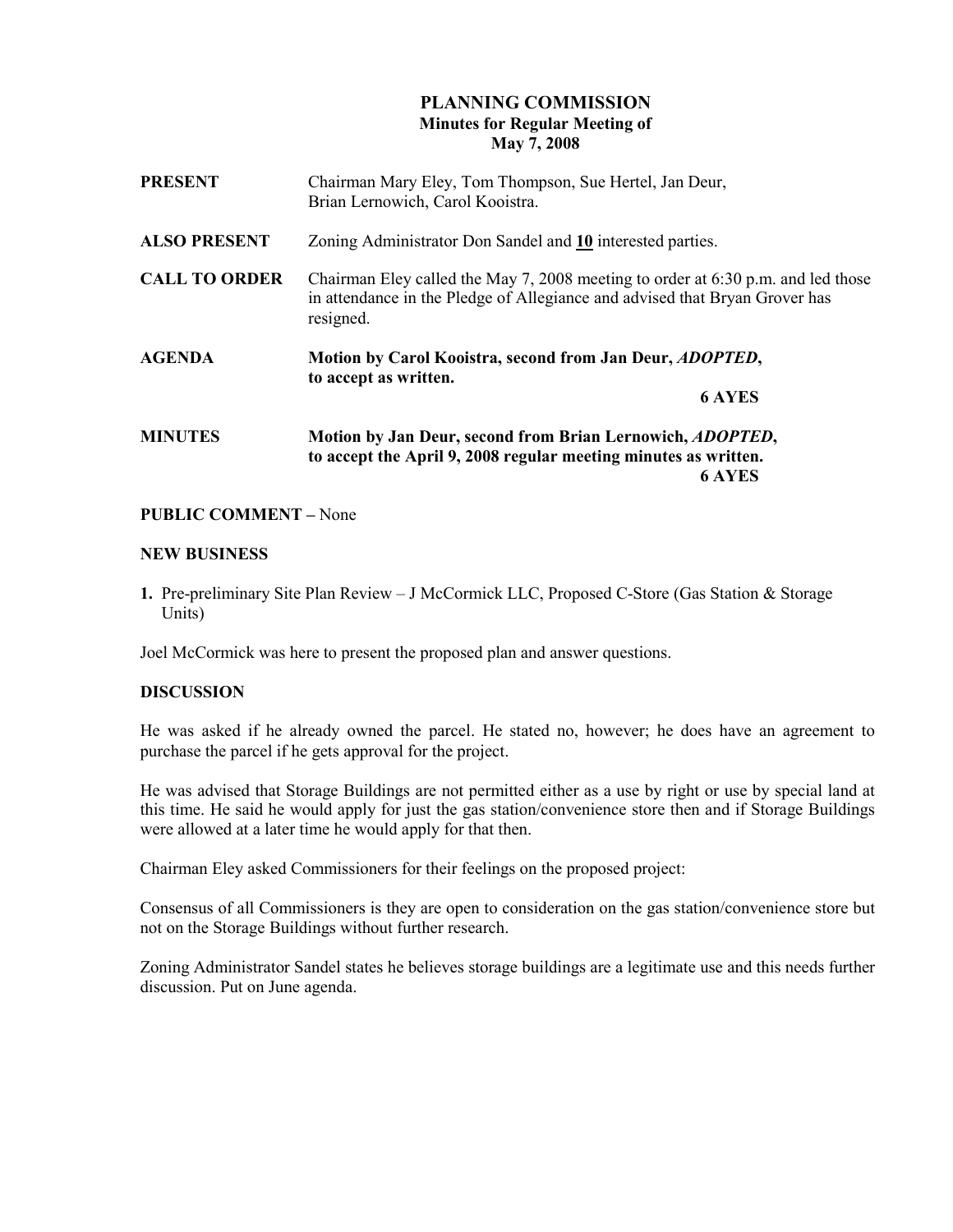# OLD BUSINESS

1. Pre-preliminary Site Plan Review – Revised Marcus Dunes Condominium (Private Street/Shared Drive)

Per request again from the applicant adjourn until a subsequent meeting.

2. Campground Requirements

Chairman Eley and Commissioner Thompson (subcommittee) did some research on this issue. Chairman Eley found that in Laketon Township the minimum acreage is ten (10) acres for a campground. Commissioner Thompson talked with the owner of the White River Campground and found out that in addition to what is required by the township there are also permits required by the State of Michigan.

Commissioner Thompson stated he had reviewed plans that Bruce Coker, 3501 W. McMillan Road, submitted in 2005 and it appears all the lots would be the same size. Bruce said since then he has played with the plan and that the campground would be unique and have motor home capability.

Commissioner comments:

Commissioner Kooistra – not adverse to idea but needs to research further, has concerns with safety, campfires, water/sewer

Commissioner Lernowich – concerns with impact on neighbors, noise traffic, etc.

Commissioner Hertel – concerns with density, needs more time to research

Commissioner Deur – would like to see less dense, see wandering roads, more play space for children

Commissioner Thompson – open on changing the minimum acreage, believes current criteria needs to be amended

Consensus was that the subcommittee should continue working on looking at the township as a whole and bring thoughts back to the July meeting.

3. Private Streets Serving One Lot

Amending to add setback of at least ten (10) feet from any adjacent lot to the edge of the private street's surface and striking Extension of Existing Private Streets.

# Motion by Carol Kooistra, second from Jan Deur, ADOPTED, to accept the proposed language, take under advisement and set public hearing at the June meeting for July.

6 AYES

4. Review ninety (90) day time constraint for Site Plan Review Final action by Planning Commission

Commissioner Deur reported that after researching the Land Division rules and discussing further with Zoning Administrator Sandel that he believes a change could create a problem. He requested the issue be adjourned and taken off the agenda for further research.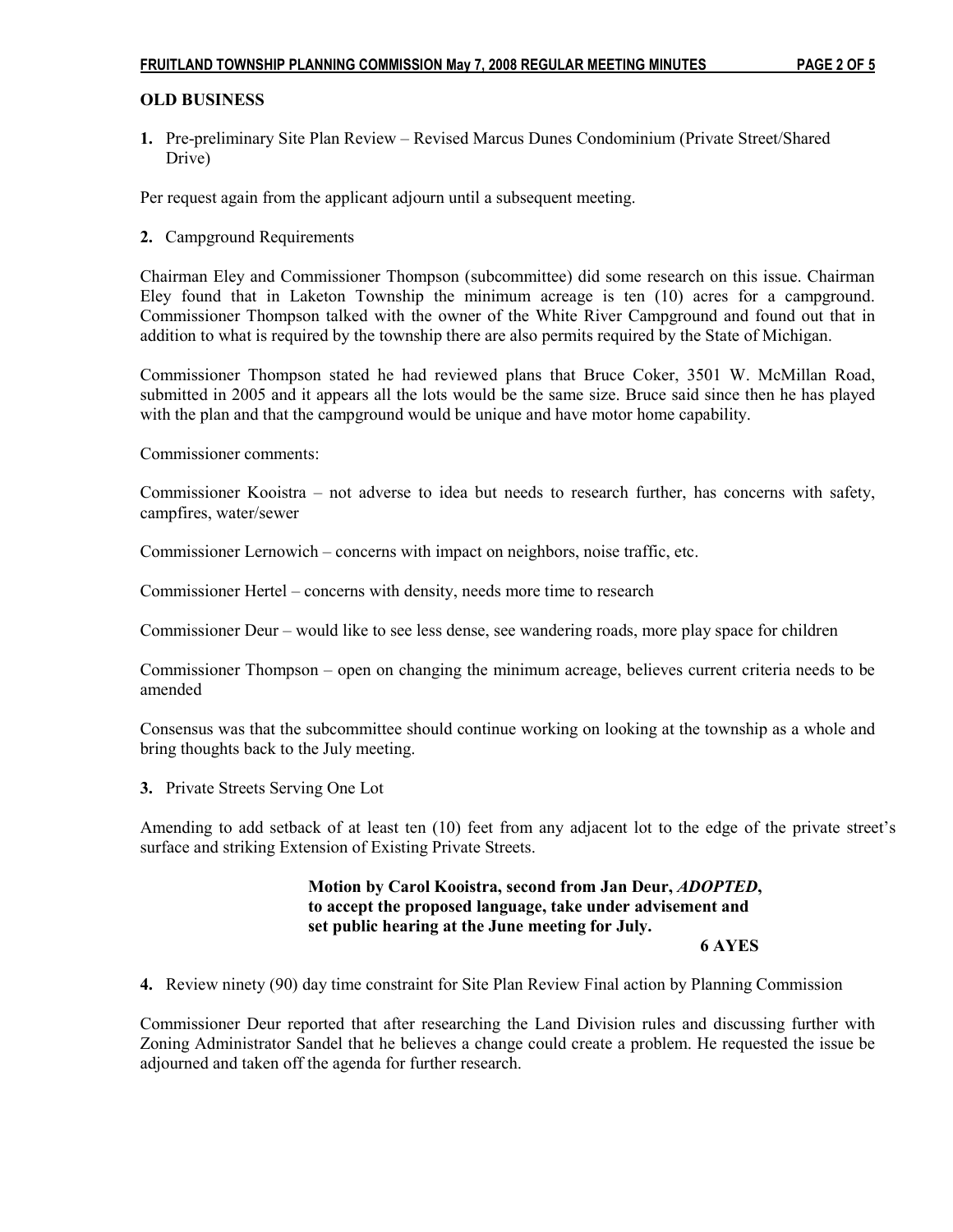## 5. Wind Towers

Chairman Eley sent the proposed language to Great Lakes Renewable Energy for review and she has not heard back from them. She will follow up.

6. Definition of Common Open Space

Chairman Eley provided definitions used by the Muskegon Conservation District, Dalton Township and Laketon Township. Consensus was to have Planner Tim Johnson review the proposed definitions and offer guidance. Adjourn until June meeting, set public hearing for July.

## Motion by Carol Kooistra, second from Brian Lernowich, ADOPTED, to accept the proposed definitions for consideration. 6 AYES

7. Resort PUD (Michillinda Beach and Lakeside Inn)

Chairman Eley explains that a meeting was held and that owners of both Michillinda Beach Lodge and Lakeside Inn attended. The owner of Michillinda Beach Lodge is working on plans where the Lakeside Inn is not planning anything at this time but is very interested in the writing of the Resort PUD language. Planner Tim Johnson is to work further on the proposed language and then another meeting will be set.

8. Duck Lake State Park Zoning

The subcommittee (Commissioner Hertel as Chair, Commissioners Kooistra and Thompson) have not met yet. The Chair is collecting information and will then set up a meeting.

9. Neighborhood Commercial v Residential

Survey results given – 46 sent, 23 returned

10 said yes to change to Residential (7 North and 3 South of Michillinda) 13 said no to change to Residential (5 North and 8 South of Michillinda)

Correspondence from Thomas Szczesny read into record.

Public Comment

Brad Ahrens, 5580 Whitehall Road, states concern with the survey results, explains that most of the building/uses that are there now do not meet today's zoning requirements, he believes the zoning needs to be changed to residential.

Charles Ruzicka, 1574 W. Michillinda Road, concurs with Brad's comments.

Zoning Administrator Sandel and Zoning/Building Coordinator Garvey attended a meeting at West Michigan Shoreline Regional Development Commission (WMSRDC) and since we are part of the North Central Muskegon County Joint Planning Commission they would like to review and make comments on development plans as well as be made aware of zoning changes. The goal is to whenever possible develop according to the Future Land Use map done by the North Central Muskegon County Joint Planning Commission. Zoning Administrator Sandel suggests making WMSRDC aware of the possible zone change to get their input.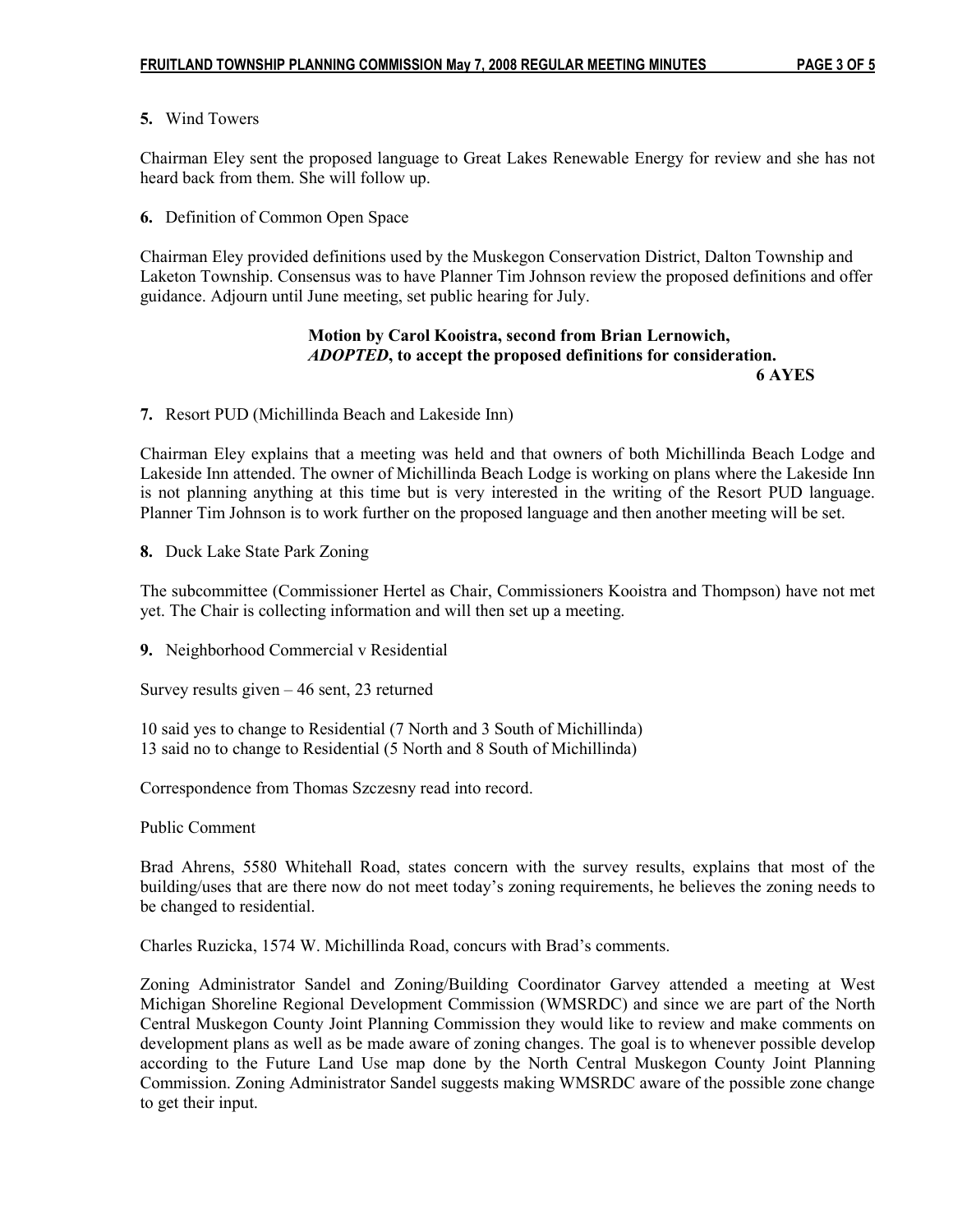#### **DISCUSSION**

Commissioner Kooistra – is interested in changing the Neighborhood Commercial zoning on Whitehall Road to Rural Residential (RR)

Commissioner Lernowich – concurs with Commissioner Kooistra

Commissioner Hertel – is willing to consider

Commissioner Deur – is willing to consider, but notes that this may require a change in Master Plan

Commissioner Thompson – supports changing

Chairman Eley – supports changing

## Motion by Mary Eley, second from Carol Kooistra, ADOPTED, to adjourn until the June meeting allowing Chairman Eley and Commissioner Deur time to review further and get opinion from Planner Tim Johnson. 6 AYES

10. Medium Density Residential (MDR) zoning district – Recommend amendment to change the Minimum Lot Area from One (1) acre to Two (2) acres and the Minimum Lot Width from 105 feet to 150 feet.

Comments were reviewed from the returned surveys. Consensus is that the recommendation should be made based on survey results to make the amendments with an effective date of January 1, 2009, giving parcel owners time to divide land if they want to and also to work on getting a press release to advise of the changes and when they will be effective.

## Motion by Carol Kooistra, second from Jan Deur, ADOPTED, to set public hearing for the June meeting.<br>6 AYES 6 AYES

#### COMMISSIONERS COMMENTS

#### PLANNING/ZONING UPDATES

1. ARTICLE III, GENERAL PROVISION, SECTION 3.23 NON-CONFORMING BUILDINGS, STRUCTURES AND USES Expansion and Substitution of Nonconforming Buildings or Structures (E) Lots of Record (3.) – Discuss amendment to add Lake Michigan Shoreline District (LMSD), Inland Lakes District and North Duck Lake Overlay District

#### Motion by Mary Eley, second from Carol Kooistra, ADOPTED, to set public hearing for the June meeting.

6 AYES

 ARTICLE III, GENERAL PROVISIONS, SECTION 3.32 DRIVEWAYS – Discuss amendment to the required width and height of cleared driving area.

Consensus of the Commissioners is not to amend, they believe the current requirements are satisfactory.